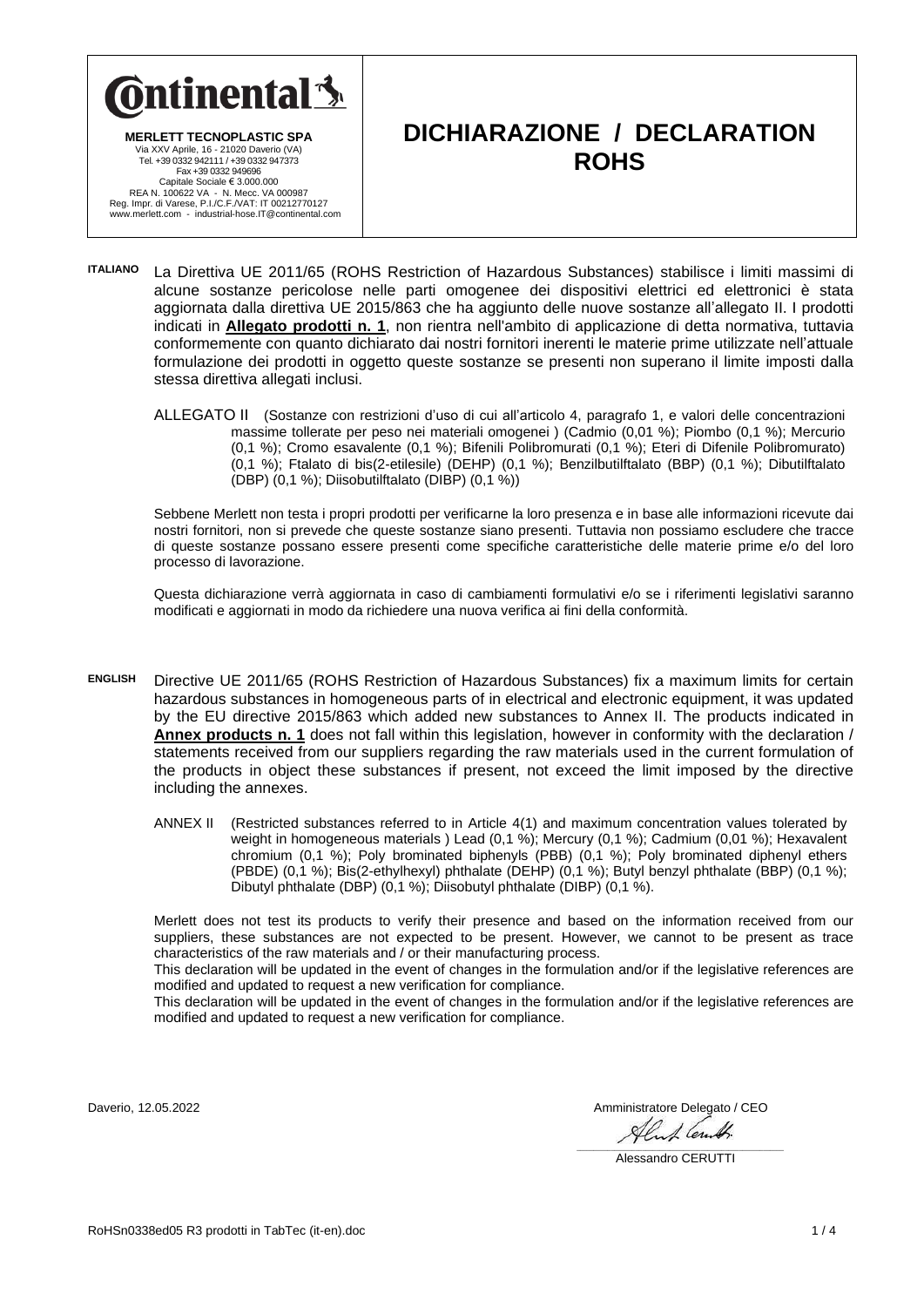# **Ontinental** \$

**MERLETT TECNOPLASTIC SPA** Via XXV Aprile, 16 - 21020 Daverio (VA) Tel. +39 0332 942111 / +39 0332 947373 Fax +39 0332 949696 Capitale Sociale € 3.000.000 REA N. 100622 VA - N. Mecc. VA 000987 Reg. Impr. di Varese, P.I./C.F./VAT: IT 00212770127 www.merlett.com - industrial-hose.IT@continental.com

#### **Allegato prodotti / Annex products n. 1 Codice/Code Descrizione/Description** 911002 | AIRFLEX L 911105 | AIRFLEX LL 911175 | AIRFLEX PU 911194 | ALABAMA 911261 AMERICA FLEX 911275 | AMERICA FLEX PESANTE 911101 | AMERICA OIL 911189 AMERICA OIL ANTISTATICO 915166 ARIA COMPRESSA 20 BAR 911217 ARIZONA ARCTIC<br>911243 ARIZONA ARCTIC ARIZONA ARCTIC ANTISTATICO 911159 | ARIZONA EXTREME ELASTIC 911075 | ARIZONA SUPERELASTIC 911103 ARIZONA Superelastic Antistatico 911180 | ARIZONA SUPERELASTIC UV 913045 | ARMORVIN CR. F.D.A 913040 | ARMORVIN HNA 912937 | ARMORVIN HNA FOOD 912970 ARMORVIN HNA-I 913030 ARMORVIN HNP 913035 | ARMORVIN HNT 912872 ARMORVIN PU PHF 913051 | ARMORVIN SPEC 912873 | ARMORVIN Total PU OIL TPHF 913039 ARMORVINPRESS 913038 ARMORVINPRESS PU 911072 | ATOFLEX PESANTE ANTISTATICO 911182-23 ATOFLEX PESANTE ANTISTATICO PS 918060 BETA G2 MOPLEN 915181 BEVAL AIR 915182 | BEVAL GARDEN 926004 BEVAL L 915183 | BEVAL MULTI 9N1402-GG BONZAI BUNA 9N1129 BONZAI PU AS 9N1075 BONZAI S.E. 911045 CANADA ANTISTATICO 911034 COLORADO SUPERELASTIC 918376 COR SEZ L<br>918210 CORSEZ PO CORSEZ POOL 926028 COVER HOSE 926015 CRISTALLO<br>926014 CRISTALLO 926014 CRISTALLO ATOSSICO SH.A 67<br>911042 DETROIT **DETROIT** 911229 DETROIT 200°C 915083 DRAGO BLU 918356 DRAGON TAIL 918358 DRAGON TAIL LEGGERO 911112 | ELEKTRO LEGGERA 911111 | ELEKTRO PESANTE 918010 | EVA INDUSTRIAL 918045 EVA POOL N 918344 EVA POOL N/V 918020 EVAFLEX<br>918333 EVAFLEX EVAFLEX 80K 9183800 EVAFLEX COND. N/R 918030 EVAFLEX L 918056 EVAFLEX L/D PS 918184 | EVAFLEX L/DURIS.2 ST.MOR.

### **DICHIARAZIONE / DECLARATION ROHS**

|                        | Allegato prodotti / Annex products<br>n.1                            |
|------------------------|----------------------------------------------------------------------|
| Codice/Code            | <b>Descrizione/Description</b>                                       |
| 918345                 | <b>EVAFLEX L/SP</b>                                                  |
| 744018                 | EVAFLEX LD-PS (32x39 / 32x40)                                        |
| 918077                 | <b>EVAFLEX M</b>                                                     |
| 918117                 | <b>EVAFLEX M/R</b>                                                   |
| 918126                 | <b>EVAFLEX SP/DURIS</b>                                              |
| 915131                 | <b>FIRE HOSE AS</b>                                                  |
| 913093                 | FLEX SP.V2 DX                                                        |
| 918319                 | <b>FLEXOCOND</b>                                                     |
| 918346<br>918371       | <b>FLEXOCOND P PLUS</b><br><b>FLEXOCOND P PLUS EX</b>                |
| 9N2808-GW              | <b>FLEXSAN</b>                                                       |
| 911021                 | <b>FLORIDA</b>                                                       |
| 911125                 | <b>FLORIDA LISCIO</b>                                                |
| 915180                 | GASOLIO COND. FET. AN.                                               |
| 911087                 | <b>GUAINA FLEXVINILE SP</b>                                          |
| 911065                 | <b>GUAINA FP</b>                                                     |
| 911039                 | GUAINA FP 2000                                                       |
| 911099                 | <b>GUAINA FX</b>                                                     |
| 911085                 | <b>GUAINA PU</b>                                                     |
| 911162-N6              | <b>GUAINA SCAR.COND. C296</b>                                        |
| 911226                 | <b>GUAINA SUPER P/N</b>                                              |
| 911093                 | <b>GUAINA VINILFLEX N</b>                                            |
| 911227                 | <b>GUAINA VINILFLEX N FONT.</b>                                      |
| 911164                 | <b>GUAINA VINILPLANA</b>                                             |
| 911241                 | <b>GUAINA VT</b>                                                     |
| 912977                 | <b>IBERFLEX</b>                                                      |
| 912833                 | <b>IBERFLEX FDA</b>                                                  |
| 911026                 | <b>IDRO POOL</b>                                                     |
| 911123                 | <b>IDROPOOL MARINE WASTE</b>                                         |
| 9N1074-03<br>9N1127-06 | <b>INDUSTRIAL NO ABRASION</b><br><b>INDUSTRIAL NO ABRASION SE AS</b> |
|                        | <b>JAMAICA AIR</b>                                                   |
| 915199<br>915196       | <b>JAMAICA FIRE</b>                                                  |
| 915198                 | <b>JAMAICA HD</b>                                                    |
| 915081                 | <b>JAMAICA L</b>                                                     |
| 915098                 | <b>JAMAICA M</b>                                                     |
| 915152                 | <b>JAMAICA M/L</b>                                                   |
| 915097                 | <b>JAMAICA S</b>                                                     |
| 915119                 | <b>JAMAICA S/L</b>                                                   |
| 913086                 | <b>KL EST.PU/ET</b>                                                  |
| 913026                 | KL EST.PVC ANT.                                                      |
| 912930                 | KLL ES.PU/ET/V2                                                      |
| 913126                 | KLL ES.PU/ET/V2 R/LIG.                                               |
| 912933                 | KLL ESTEN.PU/ET                                                      |
| 912929                 | KLL ESTEN.PVC/V0                                                     |
| 911020                 | LUISIANA                                                             |
| 911260                 | LUISIANA / I                                                         |
| 911158                 | LUISIANA 2511 K                                                      |
| 911046<br>911211       | LUISIANA ANTISTATICO<br>LUISIANA ECO HFF                             |
| 911301                 | LUISIANA ECO HFF PS                                                  |
| 911288                 | LUISIANA ECO SOTT.                                                   |
| 911073                 | <b>LUISIANA EVS</b>                                                  |
| 911291                 | LUISIANA OIL                                                         |
| 911066                 | LUISIANA OL                                                          |
| 911187                 | LUISIANA OL SUPERELASTIC                                             |
| 911067                 | LUISIANA OM                                                          |
| 911219                 | LUISIANA OM / I                                                      |
| 912048                 | <b>LUISIANA OM OIL</b>                                               |

RoHSn0338ed05 R3 prodotti in TabTec (it-en).doc 2 / 4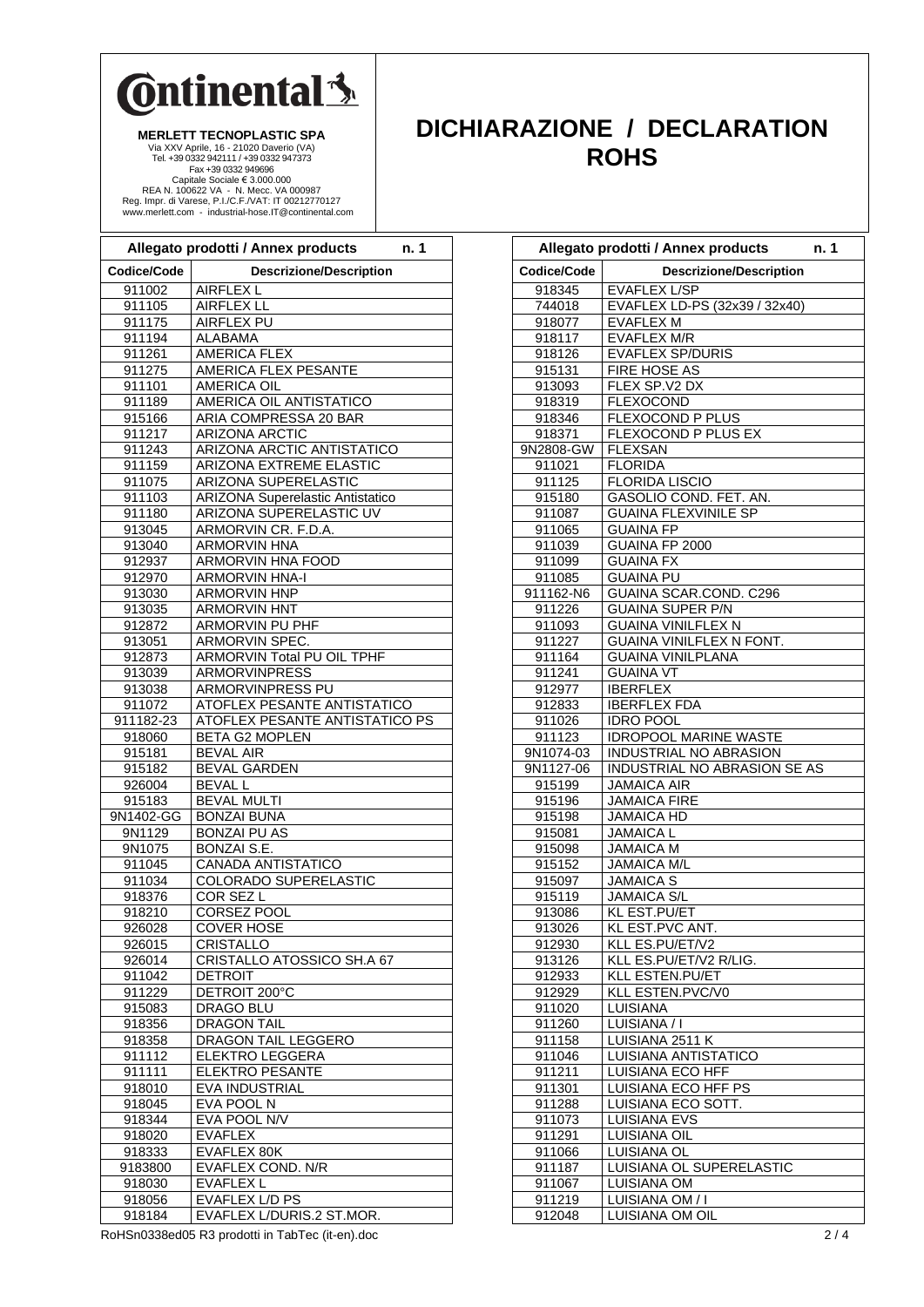### **C**ntinental 3

MERLETT TECNOPLASTIC SPA<br>
Via XXV Aprile, 16 - 21020 Daverio (VA)<br>
Tel. +39 0332 944211 / +39 0332 94373<br>
Fax +39 0332 944696<br>
Capitale Sociale € 3.000.000<br>
REA N. 100622 VA - N. Mecc. VA 000987<br>
Reg. Impr. di Varese, P.I.

#### **DICHIARAZIONE / DECLARATION ROHS**

|                        | Allegato prodotti / Annex products<br>n. 1       |
|------------------------|--------------------------------------------------|
| Codice/Code            | <b>Descrizione/Description</b>                   |
| 911076                 | LUISIANA OM SUPERELASTIC                         |
| 911296                 | LUISIANA PU ANT.                                 |
| 911231                 | LUISIANA PU ANT. MAGG. ROSSO                     |
| 911184                 | LUISIANA PU ANTISTATICO                          |
| 911113                 | <b>LUISIANA SHP</b>                              |
| 911108                 | LUISIANA SOTT.                                   |
| 911022                 | LUISIANA SUPERELASTIC                            |
| 911022-EK              | LUISIANA SUPERELASTIC TRAS.                      |
| 911172                 | <b>MEDIFLEX</b>                                  |
| 911221                 | MEDIFLEX PES.                                    |
| 911117                 | <b>MEDIUM</b>                                    |
| 911212                 | MEDIUM L 5038                                    |
| 912845                 | <b>METALFLEX /I SHORE 80</b>                     |
| 912816                 | METALFLEX FOOD                                   |
| 912980                 | METALFLEX I                                      |
| 926058                 | MONO PU/POLIET                                   |
| 911031                 | <b>MONTANAL</b>                                  |
| 911030-MG              | NEVADA AGRO C707                                 |
| 911277                 | <b>NEVADA PHF</b>                                |
| 9N1194                 | <b>NEW GENERATION</b>                            |
| 9N1317                 | <b>NEW GENERATION PU</b>                         |
| 9N1006                 | <b>NOVIAIR</b>                                   |
| 9N1306                 | <b>NOVIAIR SI</b>                                |
| 9N1010                 | <b>NOVIAIR SI UL</b>                             |
| 9N1031                 | <b>NOVIATOX EXTRA LIGHT</b>                      |
| 9N1046                 | <b>NOVIATOX STD AS</b>                           |
| 9N1157-XR              | <b>NOVIDRINK</b>                                 |
| 9N2852-CC              | <b>NOVIFLEX</b>                                  |
| 9N2833-XX              | NOVIFLEX F.D.A.                                  |
| 9N2977-CC<br>9N2873-CC | <b>NOVIFLEX SE</b><br>NOVIFLEX TOTAL PU OIL TPHF |
| 9N1235                 | <b>NOVIGREEN HEAVY</b>                           |
| 9N1025-TA              | NOVIGREEN STANDARD                               |
| 9N1117                 | <b>NOVIGREY SE</b>                               |
| 9N3055                 | NOVIMETAL PU                                     |
| 9N2831-XX              | <b>NOVIMETAL PU LR</b>                           |
| 9N3057                 | <b>NOVIMETAL PU LR M</b>                         |
| 9N1040-GA              | NOVINDUSTRIAL                                    |
| 9N1060                 | NOVINDUSTRIAL OIL                                |
| 9N1015                 | <b>NOVIVENT PU</b>                               |
| 9N1003-XG              | <b>NOVIVENT PU/M</b>                             |
| 9N1004                 | NOVIVENT PU ANTI UV                              |
| 9N1017-XA              | <b>NOVIVENT PU AS</b>                            |
| 9N1302                 | NOVIVENT PU HEAVY UV                             |
| 913016                 | <b>ONDASPIR DX</b>                               |
| 913012                 | <b>ONDASPIR SX</b>                               |
| 912501                 | OREFLEX PU ANTISTATICO UL 94 V2                  |
| 911010                 | <b>OREGON</b>                                    |
| 911223-01              | OREGON L NERO                                    |
| 911005                 | OREGON LL                                        |
| 911230                 | <b>OREGON P</b>                                  |
| 911279                 | OREGON PE HF/TPHF                                |
| 912057                 | <b>OREGON PU</b>                                 |
| 911015                 | OREGON PU EST                                    |
| 911003                 | OREGON PU ET                                     |
| 911011                 | OREGON PU ET ANTISTATICO                         |
| 911196                 | OREGON PU P EST ANTISTATICO                      |
| 911308                 | OREGON PU PS EXTRA                               |
| 911148                 | OREGON PU PS SPIRALE Maggiorata                  |

|                  | Allegato prodotti / Annex products<br>n. 1            |
|------------------|-------------------------------------------------------|
| Codice/Code      | <b>Descrizione/Description</b>                        |
| 911214           | <b>OREGON SUPER LIGHT</b>                             |
| 911154           | <b>PLURIFLEX SPECIALE</b>                             |
| 911220           | PLURIFLEX SUPERELASTIC NERO                           |
| 915133           | POLIPO 15 BAR OIL                                     |
| 915074           | POLIPO 18 BAR                                         |
| 915076           | POLIPO SP 10 BAR                                      |
| 926055           | <b>POLIUR</b>                                         |
| 926022<br>911209 | POWER BRIDGE<br><b>QUADRA POOL</b>                    |
|                  | RAGNO ACQUA 15 BAR                                    |
| 915164<br>915150 | RAGNO AIR 20 BAR                                      |
| 915010           | RAGNO ANTIGELO                                        |
| 915202           | RAGNO ANTIGELO CR FDA                                 |
| 915111           | RAGNO ANTIGELO ECO                                    |
| 915205           | RAGNO ANTIGELOCR BC C296                              |
| 915020           | <b>RAGNO CR</b>                                       |
| 915204           | RAGNO CR B C421/ROSSO                                 |
| 915206-8Q        | RAGNO CR C563 ROSSO                                   |
| 915014           | <b>RAGNO CR SP</b>                                    |
| 915148           | RAGNO INDUSTRY                                        |
| 915174           | RAGNO ISO 1401                                        |
| 915171           | <b>RAGNO LIFE AS</b>                                  |
| 915046           | RAGNO N 20 BAR                                        |
| 915048           | RAGNO N 40 BAR                                        |
| 915203           | RAGNO POLIURETANO                                     |
| 915005           | <b>RAGNO PU</b>                                       |
| 915143<br>915001 | RAGNO PU CONDUTTIVO<br>RAGNO PU ROL                   |
| 915109           | <b>RAGNO PU SKIN</b>                                  |
| 915153           | <b>RAGNO TOTAL PU ET</b>                              |
| 915132           | RAGNO TOTAL PU ROBOT                                  |
| 918649           | <b>SCARICO LAV. PP/PE</b>                             |
| 911079           | <b>SHARK HOSE</b>                                     |
| 915055           | SOLEIL NEW P TRICO'                                   |
| 926003           | SPIRALINA                                             |
| 926002           | <b>SPIRALINA FLEX</b>                                 |
| 926003-KQ        | SPIRALINA GIALLA                                      |
| 915002           | STONE HOSE                                            |
| 915147           | STONE HOSE CONDUTTIVO                                 |
| 911074           | SUPER ARIZONA PU                                      |
| 911059           | SUPER ARIZONA PU PLUS                                 |
| 915134<br>915065 | SUPER RAGNO CHEMI 80 BAR<br>SUPER RAGNO N 80 BAR      |
| 915165           | SUPER RAGNO N ACQUA                                   |
| 915035           | SUPER STONE HOSE (3X20)                               |
| 915036           | SUPER STONE HOSE (4X15)                               |
| 911258           | SUPER WOODPECKER ANTISTATICO                          |
| 913001           | SUPERFLEX CALOR                                       |
| 913099           | SUPERFLEX CALOR DX NE                                 |
| 913010           | SUPERFLEX KL                                          |
| 912701           | SUPERFLEX KLL M                                       |
| 913009           | SUPERFLEX KZ                                          |
| 913002           | SUPERFLEX PU                                          |
| 912831           | SUPERFLEX PU CHR                                      |
| 912917           | SUPERFLEX PU ET PLUS HM/R TR                          |
| 912975           | SUPERFLEX PU ET SPEC.<br>SUPERFLEX PU HL/R ET AS FOOD |
| 912894<br>912809 | SUPERFLEX PU HLR                                      |
| 912867           | SUPERFLEX PU HLR AS FOOD                              |
|                  |                                                       |

RoHSn0338ed05 R3 prodotti in TabTec (it-en).doc 3/4